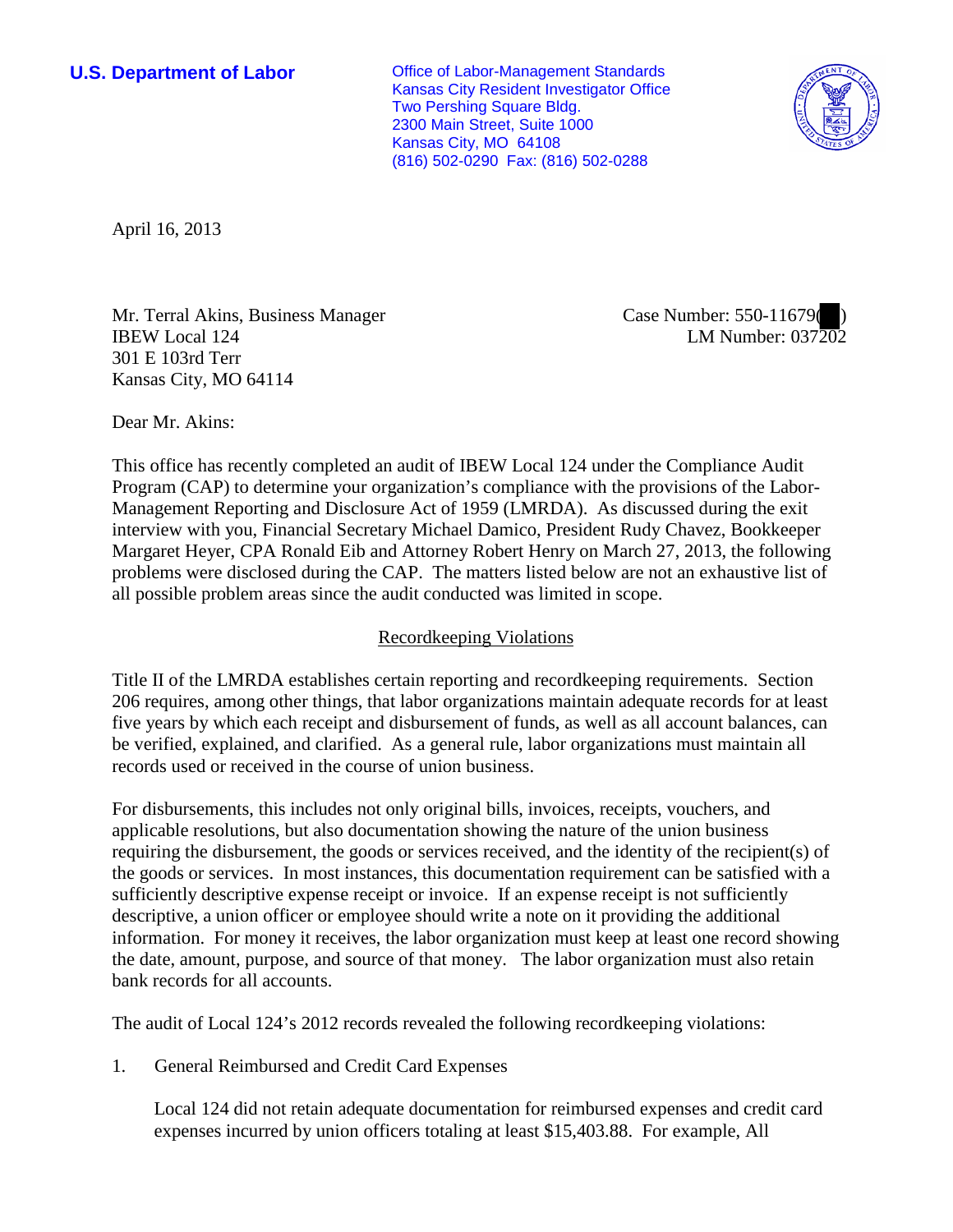American Clothing in the amount of \$900.00, Hickory Farms in the amount of \$5010.88 and Trammell Equipment Company in the amount of \$1777.36.

As noted above, labor organizations must retain original receipts, bills, and vouchers for all disbursements. The president and treasurer (or corresponding principal officers) of your union, who are required to sign your union's LM report, are responsible for properly maintaining union records.

2. Meal Expenses

Local 124 did not require officers and employees to submit itemized receipts for meal expenses totaling at least \$2,928.36. In addition, Local 124 records of meal expenses did not always include written explanations of union business conducted or the names and titles of the persons incurring the restaurant charges. The union must maintain itemized receipts provided by restaurants to officers and employees and include written explanations of the union business conducted and the full names and titles of all persons who incurred the restaurant charges. These itemized receipts and explanations are necessary to determine if such disbursements are for union business purposes and to sufficiently fulfill the recordkeeping requirement of LMRDA Section 206.

Based on your assurance that Local 124 will retain adequate documentation in the future, OLMS will take no further enforcement action at this time regarding the above violations.

## Reporting Violations

The audit disclosed a violation of LMRDA Section 201(b), which requires labor organizations to file annual financial reports accurately disclosing their financial condition and operations. The Labor Organization Annual Report Form LM-2 filed by Local 124 for the fiscal year ended June 30, 2012, was deficient in the following areas:

1. Certificates of Deposit Reported As Investments

Local 124 improperly included the value of certificates of deposit as investments in Statement A (Assets and Liabilities). For LM reporting purposes, OLMS considers a certificate of deposit to be cash. The purchase or redemption of a certificate of deposit is a transfer of cash from one account to another and, therefore, the local should not report these transactions as receipts or disbursements.

2. Failure to File Bylaws

The audit disclosed a violation of LMRDA Section 201(a), which requires that a union submit a copy of its revised constitution and bylaws with its LM report when it makes changes to its constitution or bylaws. Local 124 amended its constitution and bylaws in 2012, but did not file a copy with its LM report for that year.